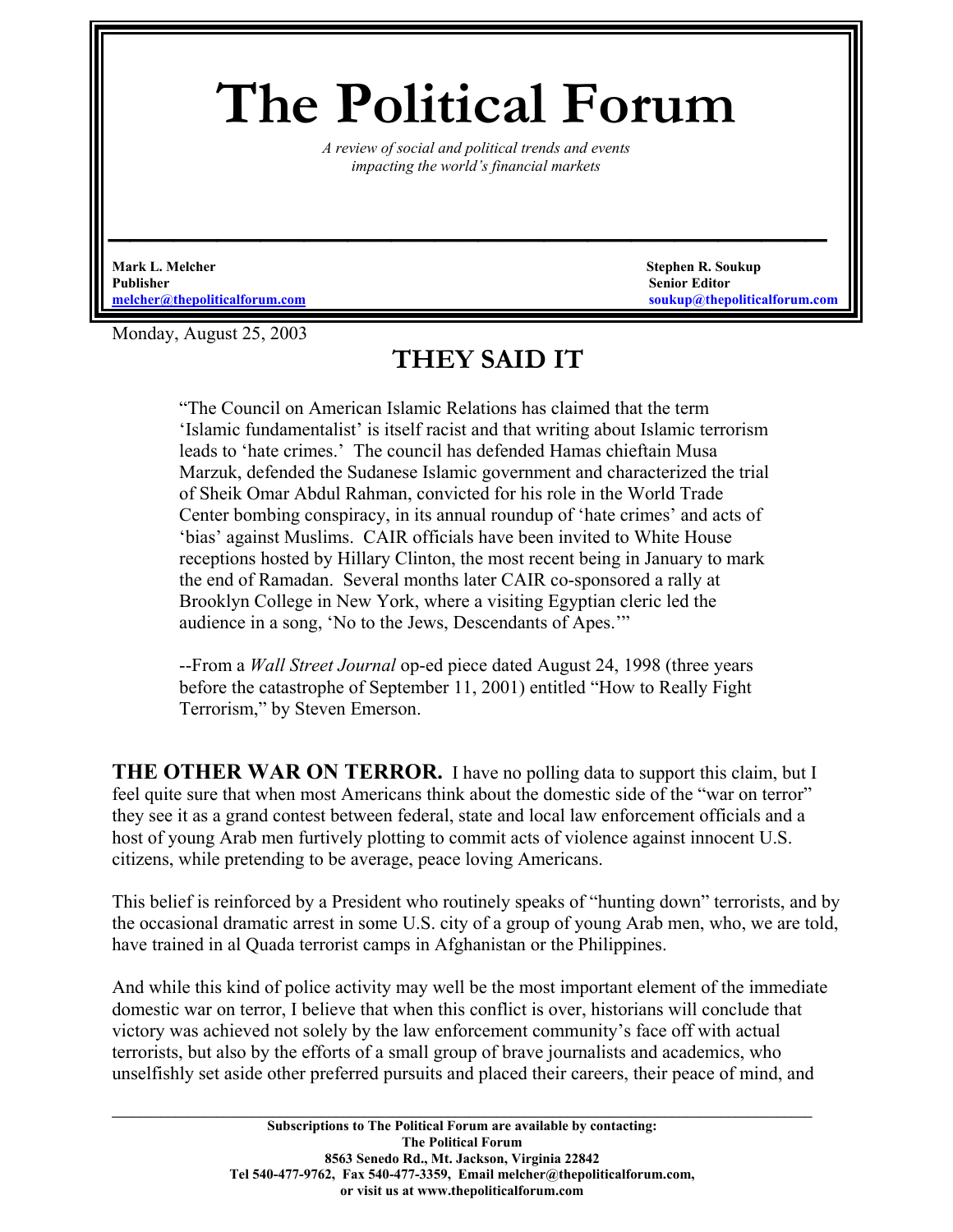often their lives and the safety of family members on the line in order to alert and educate Americans to the nature of the threat that faces them.

I have been fortunate for the past decade to number among my friends two of the most prominent of these American heroes, Steve Emerson and Daniel Pipes. These two men were not just among the first to call attention to the serious threat facing Americans from Islamic terrorism, but were also among the first to devote themselves to the important task of educating the public, as well as government officials, about the quasi-religious motives that drive these errant Muslims to terrorism and the nature of the large, sophisticated infrastructure that makes it possible for these terrorists to operate in the midst of the very people that they plan to kill.

The enemy combatants in this, what I call the "other war on terror," are not scruffy, religious fanatics diligently planning specific acts of murder and mayhem, and spurred on by the promise of umpteen virgins in the afterlife.

They are, for the most part, educated, well spoken individuals who are invariably associated with one or more of a number of well financed, politically powerful, dual-purpose organizations that represent the legitimate interests of American Muslims and Christian Arabs living in the United States, but which concentrate a substantial portion of their activities on promoting militant Islamic teachings throughout the U.S. Muslim community; hindering efforts of law makers and law enforcement agencies to develop and implement policies that will help them find and prosecute terrorists; and attempting to intimidate advocates of stronger actions to protect America against terrorism.

The two largest and most prominent of these groups are the American Muslim Council (AMC) and the Council on American Islamic Relations (CAIR). Others include the Islamic Society of North America, North American Islamic Trust, Islamic Circle of North America, Muslim Student Association, Muslin Public Affairs Council, Arab-American Institute, International Institute for Islamic Thought, United Association for Studies and Research, Muslim Arab Youth Association, American Muslim Society, and American Muslim Alliance. (Each, by the way, has a website, if you are interested.)

In the fight against their civilian critics, the favorite weapons of these combatants include character assassination, via the use of spurious charges of racism, insensitivity to minorities, and violations of academic and journalistic ethics. They also employ covert threats of violence, as well as the promiscuous use of slander and, to borrow a term from Nazism, "the big lie."

In all of their activities aimed at undermining America's free and democratic system of government, they employ the fundamental tenets of this system to protect themselves from prosecution, among which are the nation's civil rights laws; its free and open judicial and political systems; its freedoms of speech, association, and religion; and its tradition of welcoming minorities into its society. They are also highly skilled in the use of the crown jewel of modern day liberalism's distorted ideology, political correctness.

Now I am not saying here that all of these individuals and organizations are overtly and consciously part of an organized effort to commit terrorist acts within the United States.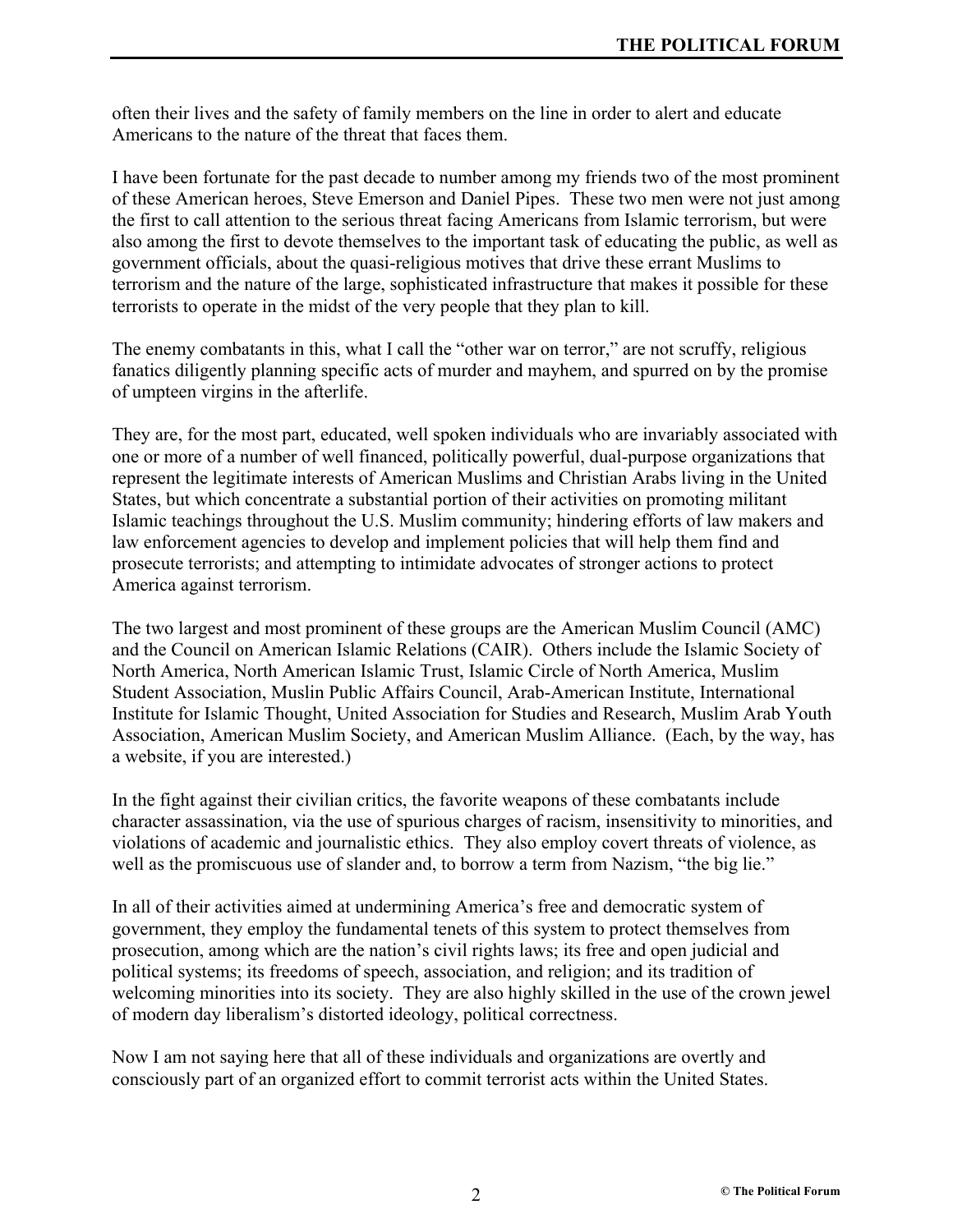In fact, some probably viewed September 11, 2001 as harmful in the near term to their various and sundry goals, the most important of which is the establishment of a radicalized, politically and financially powerful Islamic vanguard in every state in the union, which can be called upon to produce financing for terrorist activities throughout the world, and eventually to provide a base from which militant Islam can launch a broad, multi-faceted assault on the economic, social, and political foundations of America.

If this latter goal sounds farfetched, one need only refer to the words of the CAIR's board chairman, Omar Ahmad, who announced in 1998 that "Islam isn't in America to be equal to any other faith, but to become dominant. The Koran, the Muslim book of scripture should be the higher authority in America, and Islam the only accepted religion on Earth."

In any case, there can be little question that the sum total of the efforts of these individuals and organizations has been to make it easier for terrorists to operate within U.S. borders. Indeed, prior to September 11, most of these groups had direct financial and personal relations with one or more of such terrorist groups as Hamas, Hezbollah, Islamic Jihad, and even al Qaeda. Many also routinely helped known terrorists and individuals with direct ties to terrorist organizations to obtain both legal and illegal visas into the United States so that they could be featured speakers at their conventions and go on hate-filled lecture tours of mosques throughout the nation.

Since September 11, 2001, a large number of members and associates of these groups have been incarcerated or deported, and numerous affiliated "charities" have been closed down when it was revealed that they were not charities at all but fundraising arms for terrorist organizations.

But their work goes on, mostly outside the view of the average American. Occasionally, however, one or more of these groups will take on a high profile cause, which provides a rare public look into the surprising political power they still wield and a partial list of their key political allies.

Such is that case of the recent well publicized attempt by several of these groups, led by CAIR, to block the appointment by President Bush of the aforementioned Daniel Pipes to a spot on the board of directors U.S. Institute of Peace.

CAIR is a militant organization with close historic ties to the terrorist group Hamas. It was founded in 1994 by Nihad Awad, who was at the time, among other things, the editor of the Islamic Association for Palestine's (IAP) *Muslim World Monitor*, a bi-weekly Hamas propaganda publication that championed Hamas terrorism and promoted crude anti-Semitism and anti-western conspiracies.

In its early days, CAIR's board of directors was made up entirely of major Hamas leaders, and it openly praised Hamas and other Islamic militant groups, such as the Sudanese National Islamic Front and the Egyptian Muslim Brotherhood. Its most prominent spokesman is a man named Ibrahim Hooper, who is widely known in the counter-terrorism community as a fierce ideological proponent of Islamic militancy.

Like anyone who has followed this "other war on terror," I have a large clip file on CAIR. One item in this file serves two purposes. It provides some background on the organization and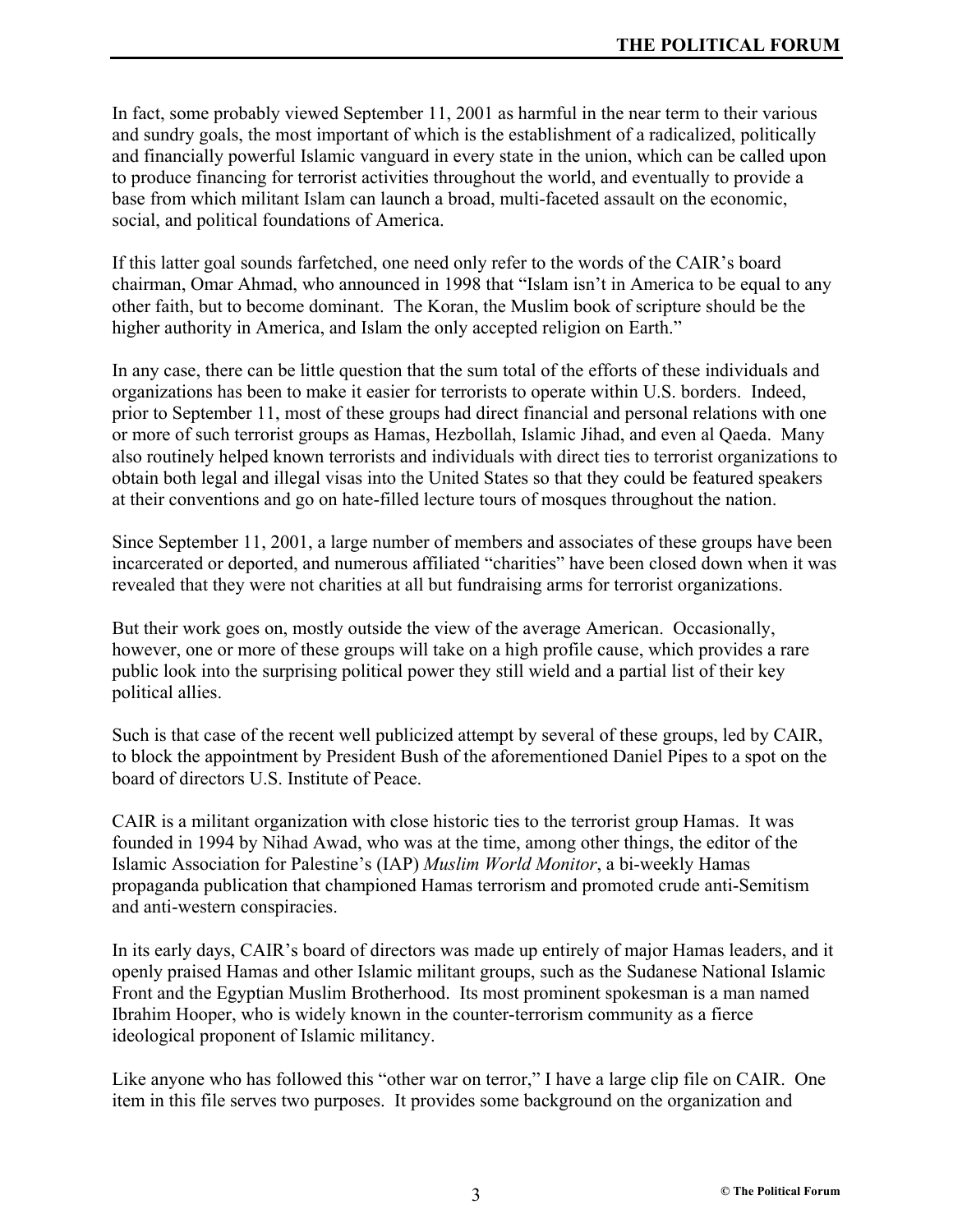explains why it fears and detests Pipes. This item is a statement released by Pipes in September 1999 (two years before the catastrophe of September 11, 2001) in response to a public demand by Hooper that Pipes support his charge that CAIR has apologized for "killers such as Hamas . . . and Osama bin Laden." The following is an extract from that document.

(1) CAIR was a coordinator of a press conference on May 10, 1996 protesting the extradition order of Mousa Abu Marzuk by Federal Judge Kevin Duffy (who concluded there was "probable cause" that Marzuk engaged in terrorism). I have a June 1996 copy of the "Newsletter of the Marzuk Legal Fund" detailing Nihad Awad's comments on this topic. CAIR also signed a letter, reprinted in the same newsletter, protesting Judge Duffy's extradition order as "anti-Islamic" and "anti-American." Isn't that apologizing for Hamas?

(2) As for Usama bin Ladin: When a billboard went up in California last year with the headline "the sworn enemy" next to a picture of Osama bin Laden, CAIR demanded the removal of the billboard as "offensive to Muslims."

(3) Nor is this all. CAIR has issued alerts to defend several other individuals suspected by Federal authorities of being tied to Hamas. One example: Abdelheem Ashqar, who was jailed for contempt of court for refusing to testify before a grand jury about his knowledge of Hamas fundraising.

(4) CAIR officials have publicly denied that Hamas or other terrorist groups exist on American soil, despite repeated FBI confirmation of this in public testimonies and statements.

(5) CAIR listed the arrests of Mousa Abu Marzuk and Sheikh Omar Abdul Rahman [the blind sheikh who planned to blow up New York City landmarks] in its annual "hate crimes" survey, giving these as examples of "discrimination" toward Muslims.

(6) CAIR has defended the Islamic Association for Palestine, dubbed a "Hamas front" by Oliver Revell, a former top FBI official in charge of all counter-terrorism. (That defense is no surprise; according to the organization's 1994 Articles of Incorporation, CAIR's three incorporators were Nihad Awad--who worked at the time for the IAP- and two presidents of IAP, Omar Ahmed and Rafeeq Jaber.) The close connection between Hamas, IAP and CAIR reveals CAIR's true purpose.

(7) In an interview with AOL after the African embassy bombings in August 1998, Hooper refused to condemn Usama bin Ladin; in fact, when asked to ascribe responsibility for bin Laden's bombings and the U.S. counter-strikes, Hooper refused to answer, characterizing the events as a result of "misunderstandings on both sides."

Here's the full statement by Hooper: "Well, I can't speak to the specifics of the bombings and the counter-bombings but I believe a great deal of what happened is responsible due to misunderstandings on both sides and that much can be solved by dialogue and education." Attributing bin Laden's terrorist attacks to "misunderstandings" is a classic of terrorist apologics.